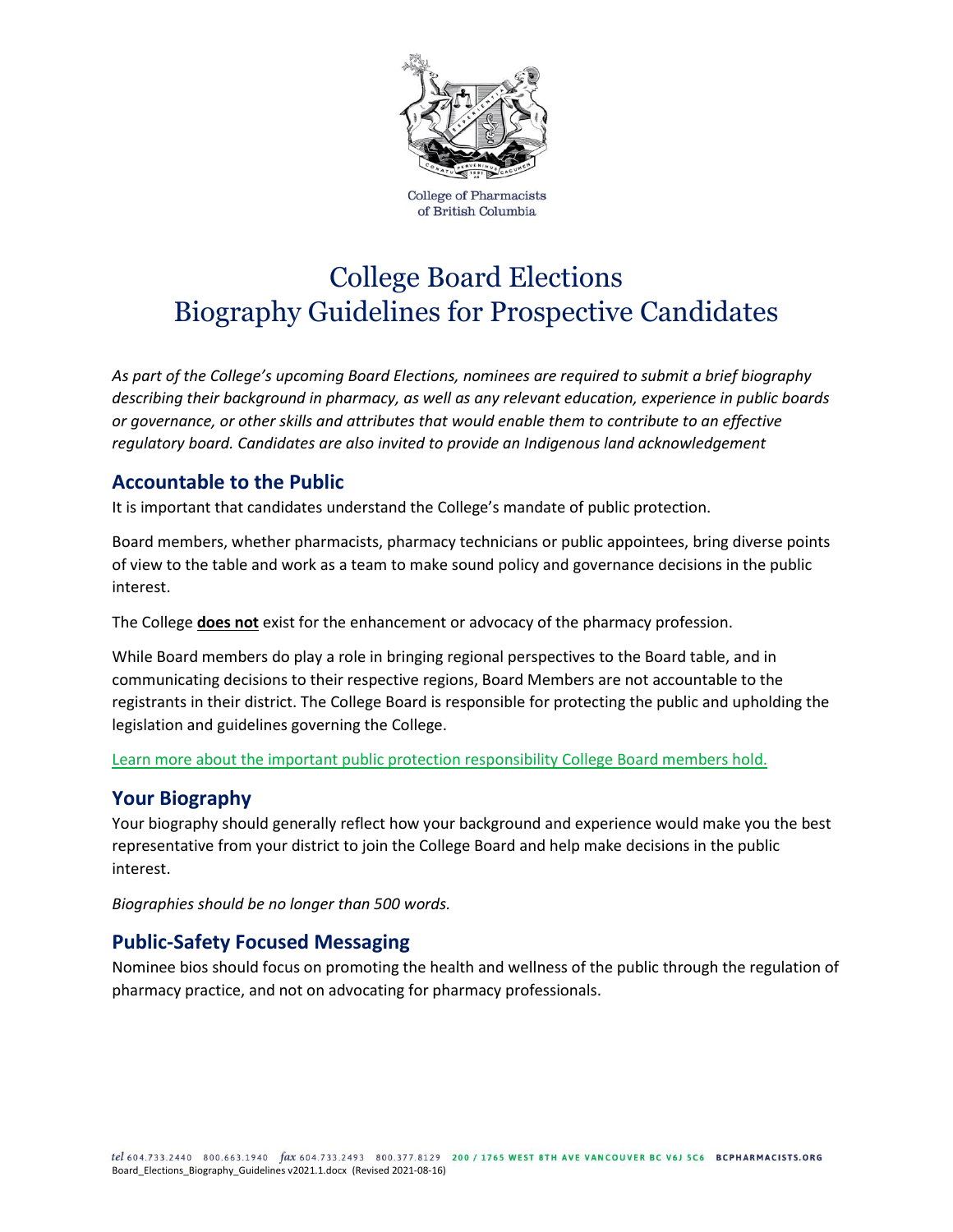

## **Examples of Acceptable Public-Safety Focused Messaging**

- ✓ *"The high level of trust that patients instill in their pharmacist has significantly resonated with me and I value that this trust is not to be abused."*
- ✓ *"I believe I will provide a thoughtful and considered voice to the Board, ensuring public safety is protected by allowing pharmacists to make the right decisions for patients."*
- ✓ *"Accountability is a very important issue for us to consider in providing quality pharmaceutical care. For example, it will be beneficial for all to have pharmacists included in the discussion of medication error reporting."*

## **Examples of Non-Acceptable Advocacy-Focused Messaging**

- **×** *"[Candidate] is an advocate for enhancing the role of the Pharmacy Technician and for bringing more educational and professional development opportunities to the North in order to promote the Pharmacy Technician practice."*
- **×** *"I would also advocate for access to lab work for community pharmacists, in order to enhance their clinical decision making. I believe this will provide more job satisfaction for pharmacists"*
- **×** *"I can bring a helpful breadth of professional experience and can bring the voice of registrants to the College Board."*

*All candidate bios are reviewed by the College prior to publication. Those containing any statements related to advocacy for the profession of pharmacy will need to be revised.* 

## **Indigenous Land Acknowledgement**

The College believes that cultural safety and humility are vital for the provision of fair and equal health services, as well as the creation of a healthcare environment free of racism and discrimination, where individuals feel safe and respected.

[The College has apologized to the Indigenous people and communities who have experienced racism](https://www.bcpharmacists.org/news/racism-health-care-apology-indigenous-people-and-pledge-be-anti-racist)  [while engaging with us and with the health professionals we regulate and made a pledge to be anti](https://www.bcpharmacists.org/news/racism-health-care-apology-indigenous-people-and-pledge-be-anti-racist)[racist.](https://www.bcpharmacists.org/news/racism-health-care-apology-indigenous-people-and-pledge-be-anti-racist)

To demonstrate leadership and public acknowledgement of the candidate's commitment to addressing Indigenous-specific racism in BC's health system we strongly encourage all candidates to recognize the Indigenous lands that they live and practice pharmacy on through a land acknowledgement.

For more information on the College's commitment to cultural safety and humility and pledge to be anti-racist and visit [bcpharmacists.org/humility](https://www.bcpharmacists.org/humility) and [bcpharmacists.org/apology.](https://www.bcpharmacists.org/apology)